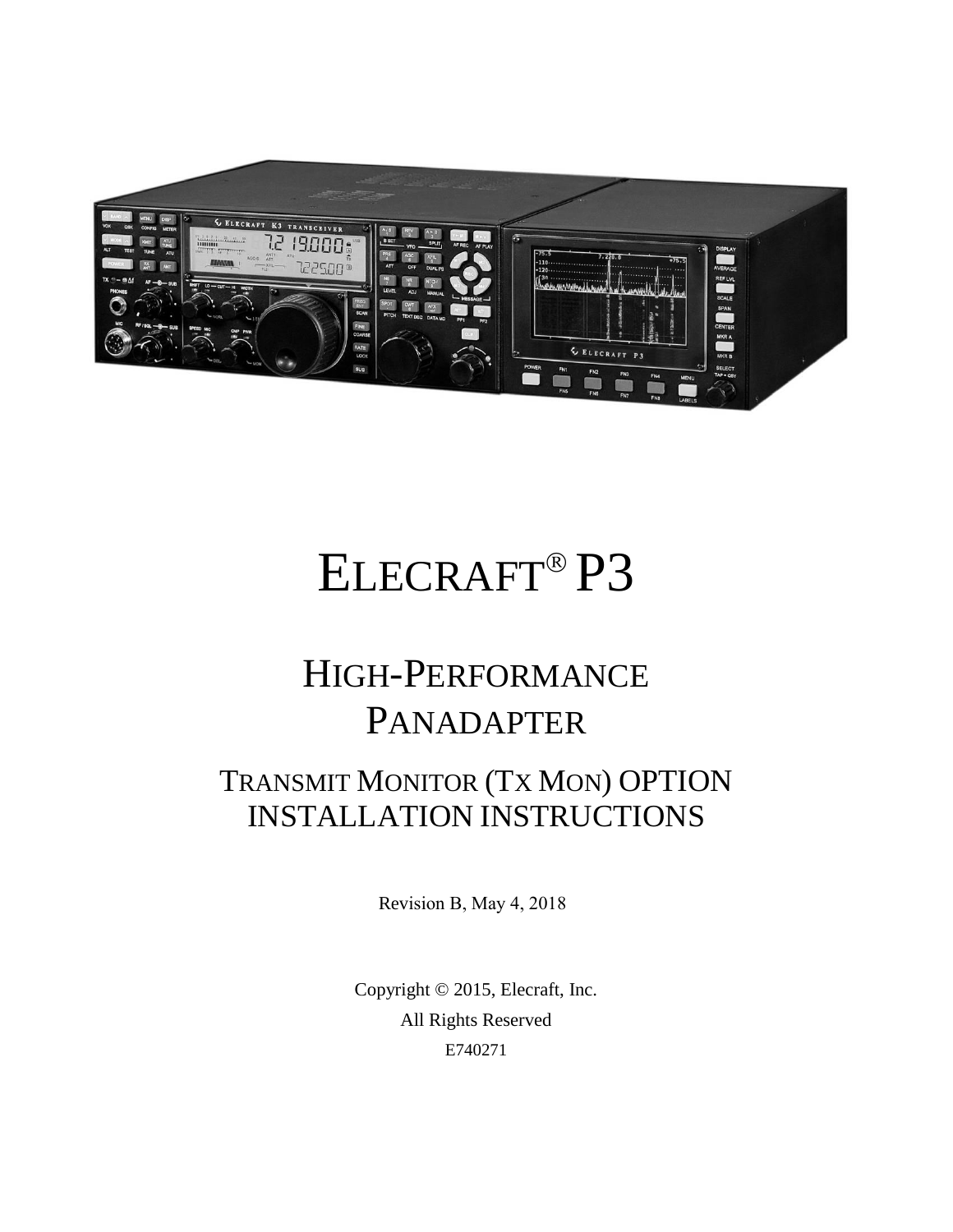### Contents

A Elecraft manuals with color images may be downloaded from www.elecraft.com.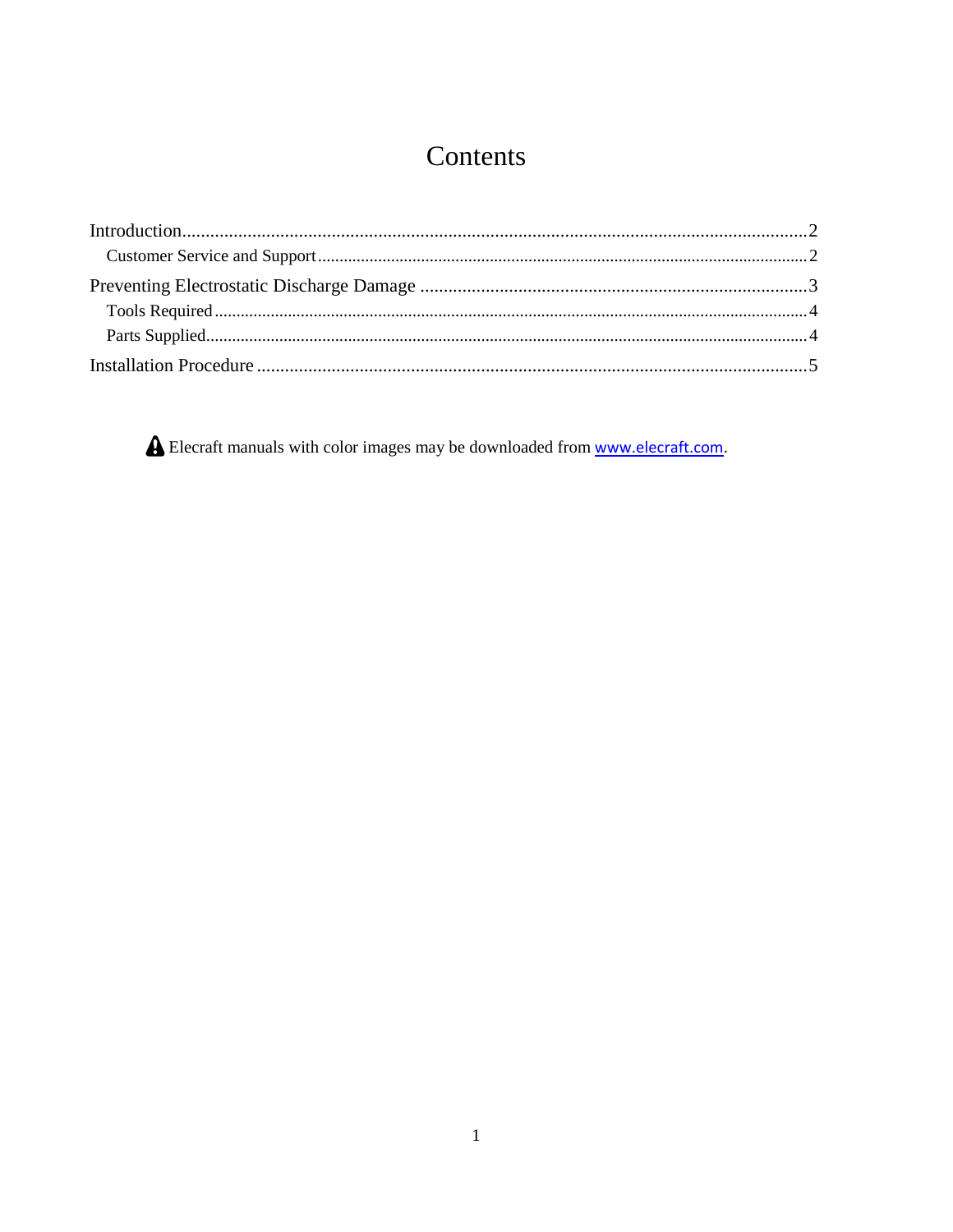## Introduction

This manual describes how to install the Transmit Monitor (Tx Mon) option in an already-built P3. If you purchased a P3 kit and the Transmit Monitor option together, you will find instructions for installing the Transmit Monitor included as you build the P3.

The Transmit Monitor is a single board that plugs into the existing I/O board inside the P3. Only a few basic hand tools are needed (see pg [4\)](#page-4-0) to perform the installation. No soldering or wiring is required.

Complete operating instructions for the Transmit Monitor option are in the P3 Owner's Manual revision E or later on page 28.

#### **Customer Service and Support**

#### *Technical Assistance*

You can send e-mail to **[k3support@elecraft.com](mailto:k3support@elecraft.com)** and we will respond quickly – typically the same day Monday through Friday. If you need replacement parts, send an e-mail to **[parts@elecraft.com](mailto:parts@elecraft.com)**. Telephone assistance is available from 9 A.M. to 5 P.M. Pacific time (weekdays only) at 831-763-4211. Please use e-mail rather than calling when possible since this gives us a written record of the details of your problem and allows us to handle a larger number of requests each day.

#### *Repair / Alignment Service*

If necessary, you may return your Elecraft product to us for repair or alignment. (Note: We offer unlimited email and phone support, so please try that route first as we can usually help you find the problem quickly.)

**IMPORTANT: You must contact Elecraft before mailing your product** to obtain authorization for the return, what address to ship it to and current information on repair fees and turnaround times. (Frequently we can determine the cause of your problem and save you the trouble of shipping it back to us.) Our repair location is different from our factory location in Aptos. We will give you the address to ship your kit to at the time of repair authorization. *Packages shipped to Aptos without authorization will incur an additional shipping charge for reshipment from Aptos to our repair depot.*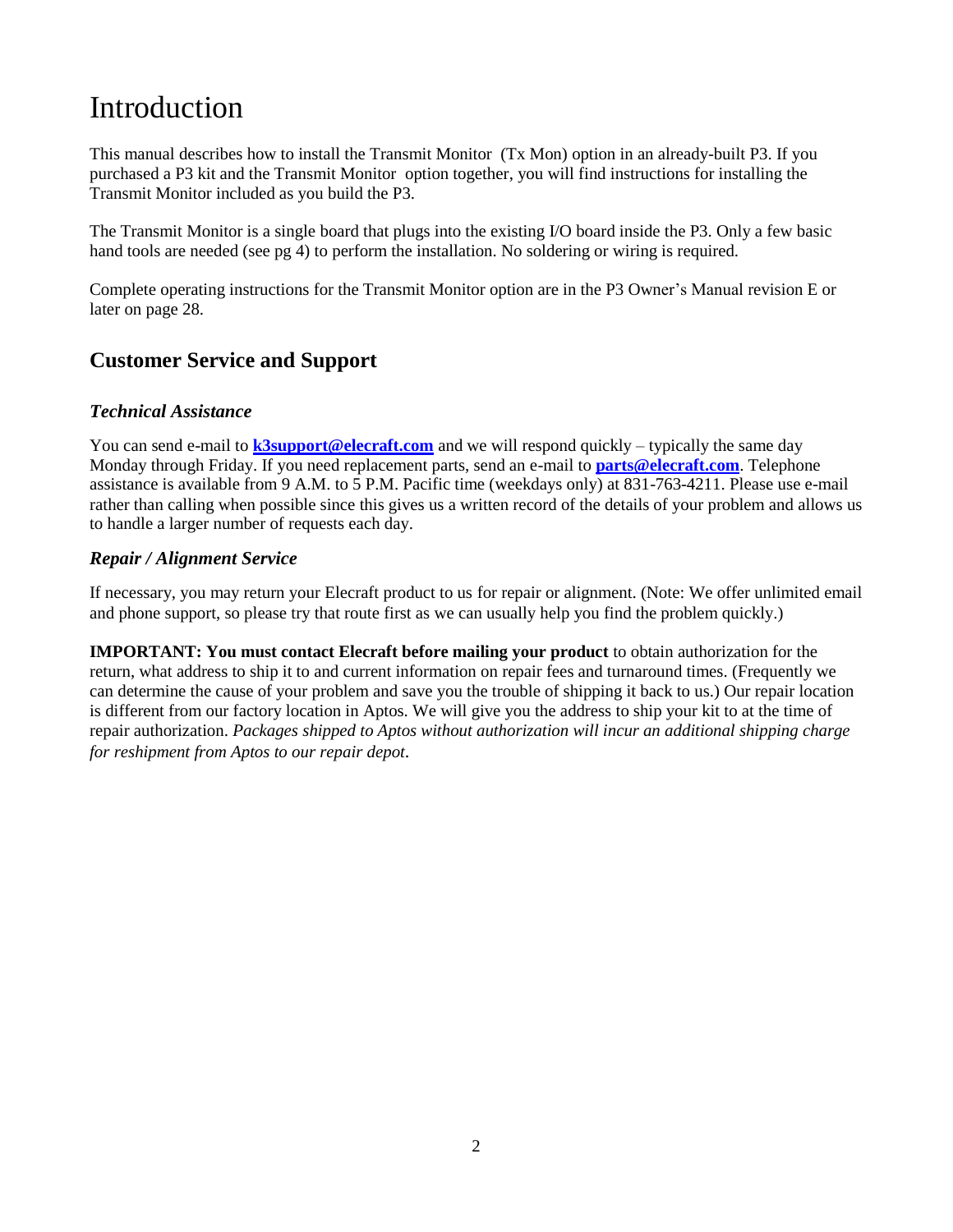#### **Elecraft 1-Year Limited Warranty**

This warranty is effective as of the date of first consumer purchase (or if shipped from the factory, the date the product is shipped to the customer). It covers both our kits and fully assembled products. For kits, before requesting warranty service, you should fully complete the assembly, carefully following all instructions in the manual.

**Who is covered:** This warranty covers the original owner of the Elecraft product as disclosed to Elecraft at the time of order. Elecraft products transferred by the purchaser to a third party, either by sale, gift, or other method, who is not disclosed to Elecraft at the time of original order, are not covered by this warranty. If the Elecraft product is being bought indirectly for a third party, the third party's name and address must be provided at time of order to ensure warranty coverage.

**What is covered:** During the first year after date of purchase, Elecraft will replace defective or missing parts free of charge (post-paid). We will also correct any malfunction to kits or assembled units caused by defective parts and materials. Purchaser pays inbound shipping to us for warranty repair; we pay shipping to return the repaired equipment to you by UPS ground service or equivalent to the continental USA and Canada. For Alaska, Hawaii, and other destinations outside the U.S. and Canada, actual return shipping cost is paid by the owner.

**What is not covered:** This warranty does not cover correction of kit assembly errors. It also does not cover misalignment; repair of damage caused by misuse, negligence, battery leakage or corrosion, or builder modifications; or any performance malfunctions involving non-Elecraft accessory equipment. The use of acid-core solder, watersoluble flux solder, or any corrosive or conductive flux or solvent will void this warranty in its entirety. Also not covered is reimbursement for loss of use, inconvenience, customer assembly or alignment time, or cost of unauthorized service.

**Limitation of incidental or consequential damages:** This warranty does not extend to non-Elecraft equipment or components used in conjunction with our products. Any such repair or replacement is the responsibility of the customer. Elecraft will not be liable for any special, indirect, incidental or consequential damages, including but not limited to any loss of business or profits.

## Preventing Electrostatic Discharge Damage

We strongly recommend you take the following anti-static precautions (listed in order of importance) to avoid trouble:

- Leave ESD-sensitive parts in their anti-static packaging until you install them. The packaging may be a special plastic bag or the component's leads may be inserted in conductive foam. Parts which are especially ESD-sensitive are identified in the parts list and in the assembly procedures.
- Wear a conductive wrist strap with a series 1-megohm resistor. If you do not have a wrist strap, touch a ground briefly before touching any sensitive parts to discharge your body. Do this frequently while you are working. You can collect a destructive static charge on your body just sitting at the work bench. **DO NOT attach a ground directly to yourself as this poses a serious shock hazard.**
- Use a grounded anti-static mat on your work bench.
- If you choose to use a soldering iron to work on your P3 for any reason, be sure your iron has an ESDsafe grounded tip tied to the same common ground used by your mat or wrist strap.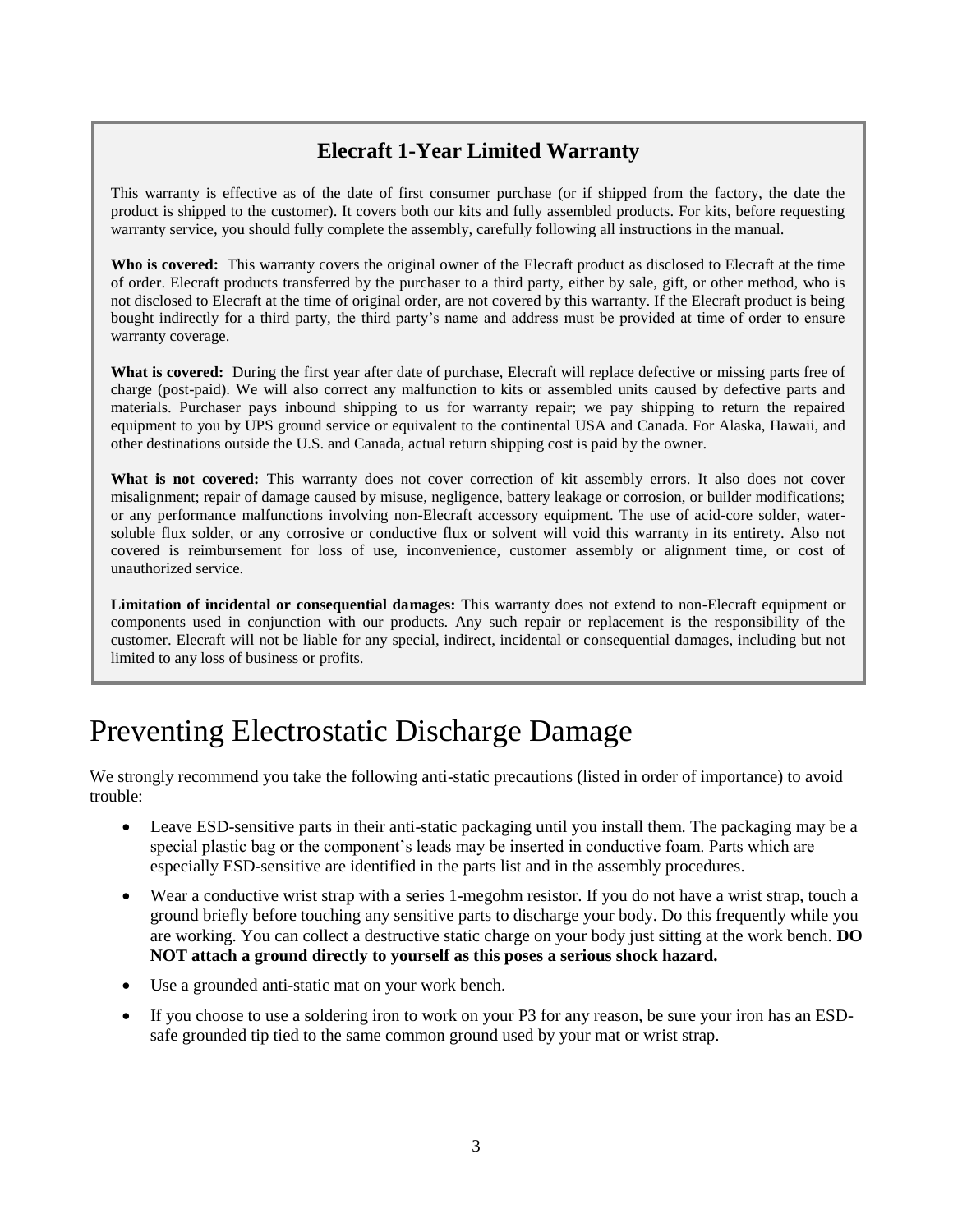#### <span id="page-4-0"></span>**Tools Required**

- 1. #1 size Phillips screwdriver. To avoid damaging screws and nuts, a power screwdriver is *not*  recommended.
- 2. Pliers or wrenches for installing 1/4" (6.4mm) nuts 3/16" (4.8 mm) jack screw nuts.

The following tools are strongly recommended:

- 1. ESD wrist strap.
- 2. Static dissipating work pad.

#### **Parts Supplied**

| <b>ILLUSTRATION</b>                                                                                                                                                    | <b>DESCRIPTION</b>                                                 | <b>QTY</b> | <b>ELECRAFT</b><br>PART NO.                             |
|------------------------------------------------------------------------------------------------------------------------------------------------------------------------|--------------------------------------------------------------------|------------|---------------------------------------------------------|
|                                                                                                                                                                        | <b>TXMON PCB Assy</b><br><b>A</b> ESD Sensitive                    |            | E850387                                                 |
|                                                                                                                                                                        | W2 Sensor Cable RJ8<br>$6'$ (183 cm)                               |            | E850368                                                 |
| <b>LELECRAFT</b><br><b>Directional Coupler /</b><br>DAD<br><b>Panadapter TX Sensor</b><br>$\Box$ 200 W MAX.<br>$\Box$ 1.8-54 MHz<br>$\square$ 2 KW MAX.<br>144-450 MHz | Coupler (power and<br>frequency range chosen at<br>time of order). | 1          | <b>DCHF-200</b><br><b>DCHF-2000</b><br><b>DCV/U-200</b> |

#### *P3TXMON Hardware Bag E850721*

| <b>ILLUSTRATION</b> | <b>DESCRIPTION</b>                  | <b>QTY</b> | <b>ELECRAFT</b><br>PART NO. |
|---------------------|-------------------------------------|------------|-----------------------------|
|                     | Screw, 1/4" (6.4 mm) Zinc, Pan Head | 4          | E700005                     |
|                     | Lock Washer, Split Ring #4          | 4          | E700004                     |
|                     | Standoff, 5/8" (15.8 mm) 4-40 Hex   | 2          | E700060                     |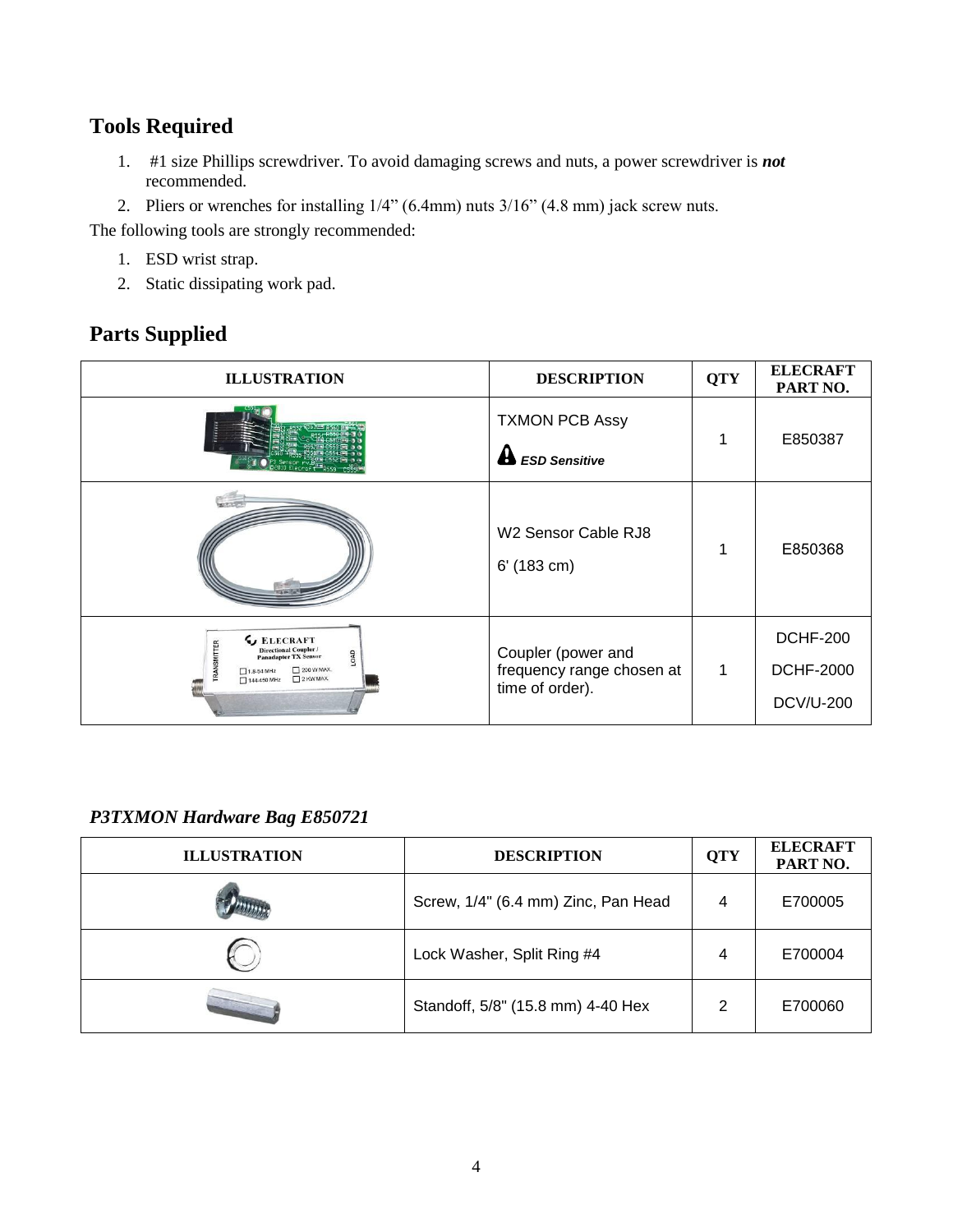## Installation Procedure

Remove the six screws in the P3 top cover and remove it. A side cover may be removed as well if it makes access easier. The modular design of the P3 enclosure allows you to remove panels independently as needed.

On the P3 rear panel, there will be either two or three multi-pin DB-type connectors, depending upon whether you have the optional P3SVGA installed (see [Figure 1\)](#page-5-0). Remove the jack screw nuts at each connector to free the pc board assembly inside.



REMOVE JACKSCREW NUTS INDICATED AT PC, XCVR AND (IF INSTALLED) **EXT. DISPLAY CONNECTORS** 

Figure 1. Jackscrew Nuts on Rear Panel.

<span id="page-5-0"></span>Move the circuit board assembly away from the rear panel and then peel off the stiff plastic cover over the SENSOR opening (see [Figure 2\)](#page-5-1). If you do not have the P3SVGA option installed this cover will be a single strip covering all four connector openings. In that case, place a straight edge on the score mark just below the sensor connector opening. Holding the plastic cover tightly against the back cover with the straight edge, peel up on the part over the SENSOR opening until it snaps off, leaving the other connector holes covered.



<span id="page-5-1"></span>Figure 2. Removing Plaster Cover Over the Sensor Connector Opening.